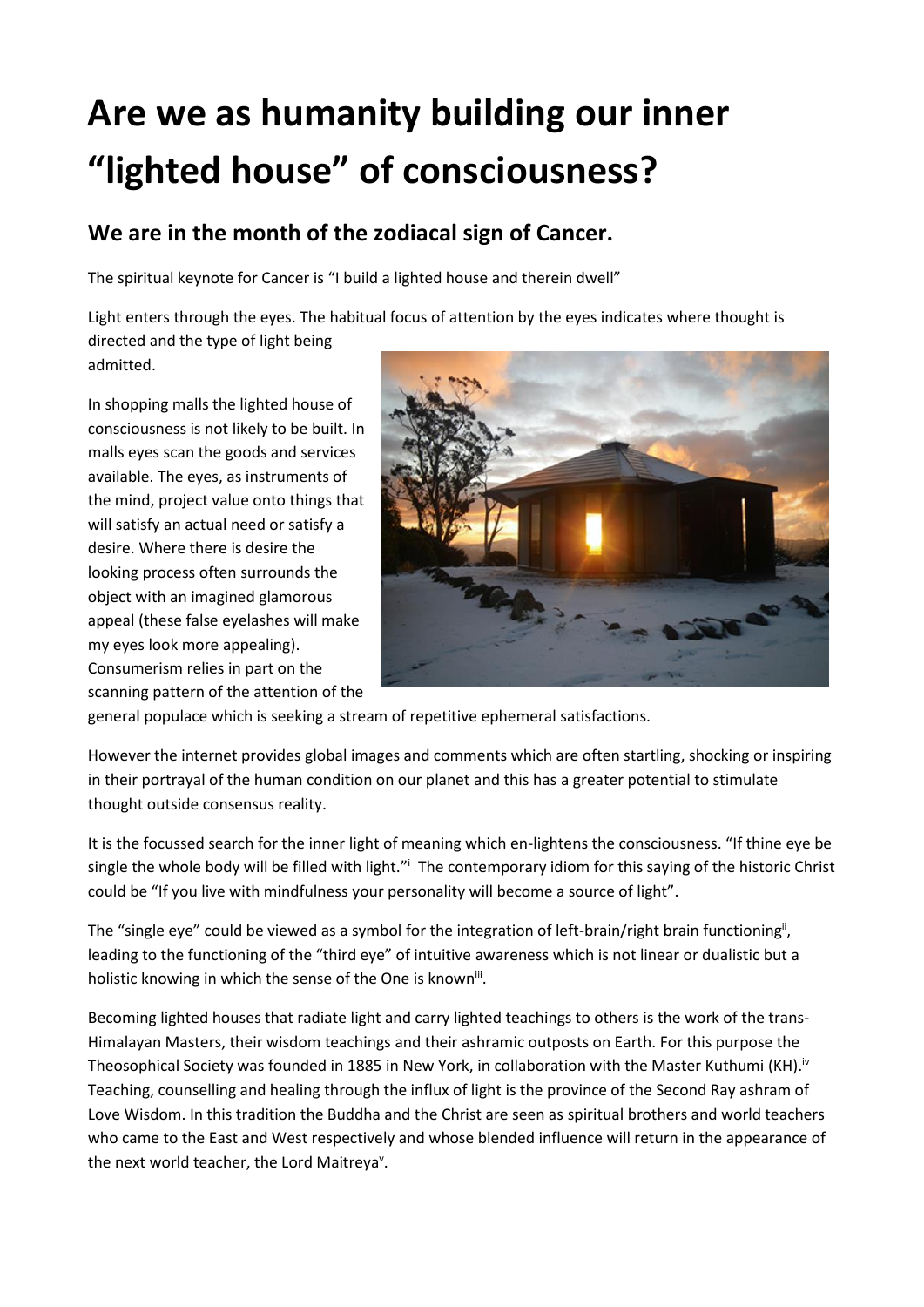In addition some serve in the ashram of Master KH's pupil, Master Djwhal Khul (DK)<sup>vi</sup>, also carrying the light of ideas to those hungry for new spiritual meaning in life, for soul awakening –

"We reach into the light and bring it down to meet the need"vii

In these wisdom teachings the soul is described as a field of light and love above the head. The light and love are conveyed through the consciousness thread to the brain and the life thread to the heart<sup>viii</sup>. Each of the seven chakra centres in the head and along the spine, in the physical etheric aura around the body, are lit by the spectrum of seven rays of refracted light which nourish the endocrine system and associated organs and bodily systems <sup>ix</sup>. Humans are indeed 'beings of light' who incrementally increase their quotient of light across many lives. The soul acts as a storehouse for this light between lives.

The historic Christ said "You are the light of the world", "Let your light so shine before men"<sup>x</sup>. This radiant light is portrayed in religious paintings as a halo of light around the head of the Christ. The teachings of the Buddha offer the world en-lightenment – buddhi.

The significance of light to the evolving human consciousness is a theme in the works of well-known authors, including CG Jung. He writes in his autobiography that he dreamt around the time he decided on study for his future career that he was in a dark windy foggy night and had to keep a tiny light alive, cupped in his hands, "regardless of all dangers". On waking he knew that this was the light of his consciousness, "the only light I have... the sole treasure I possess"xi Eckhart Tolle in *The Power of Now* describes his enlightenment experience in terms of the quality of light which carried love<sup>xii</sup>.

The importance of light is extended into the after-life. Light is a feature of an expanded consciousness which survives death.<sup>xiii</sup> The Wikipedia entry on NDE's attests to this<sup>xiv</sup>

For some people crises in the individual life lead to pondering on the meaning of life; lessons are learned through suffering and displacement of the status quo in the life. In-sight is gained and a greater quota of inner light results. Such expansions of consciousness are called initiations.

Could it be that world crises are awakening human consciousness towards a global expansion. Are we, as humanity, going through a global initiation? Will humanity become a "lighted house" on our planet?

Julia Tarnawsky, July 2016

 $\overline{a}$ 

i The Bible Matthew 6:22

ii Read Jill Bolte Taylor's account of her struggle to integrate the functioning of the two sides of her brain in her book My *Stroke of Insight.*

iii This intuitive insight is described as "inclusive reason" in Alice A Bailey's book *Esoteric Psychology Vol* II. P. 393

iv *The Masters and the Path* C W Leadbeater p. 255

v *Jesus Lived in India* Holger Kersten Penguin Books 2001

vi Leadbeater ibid p.268

vii *Glamour A World Problem* Alice A Bailey p. 231